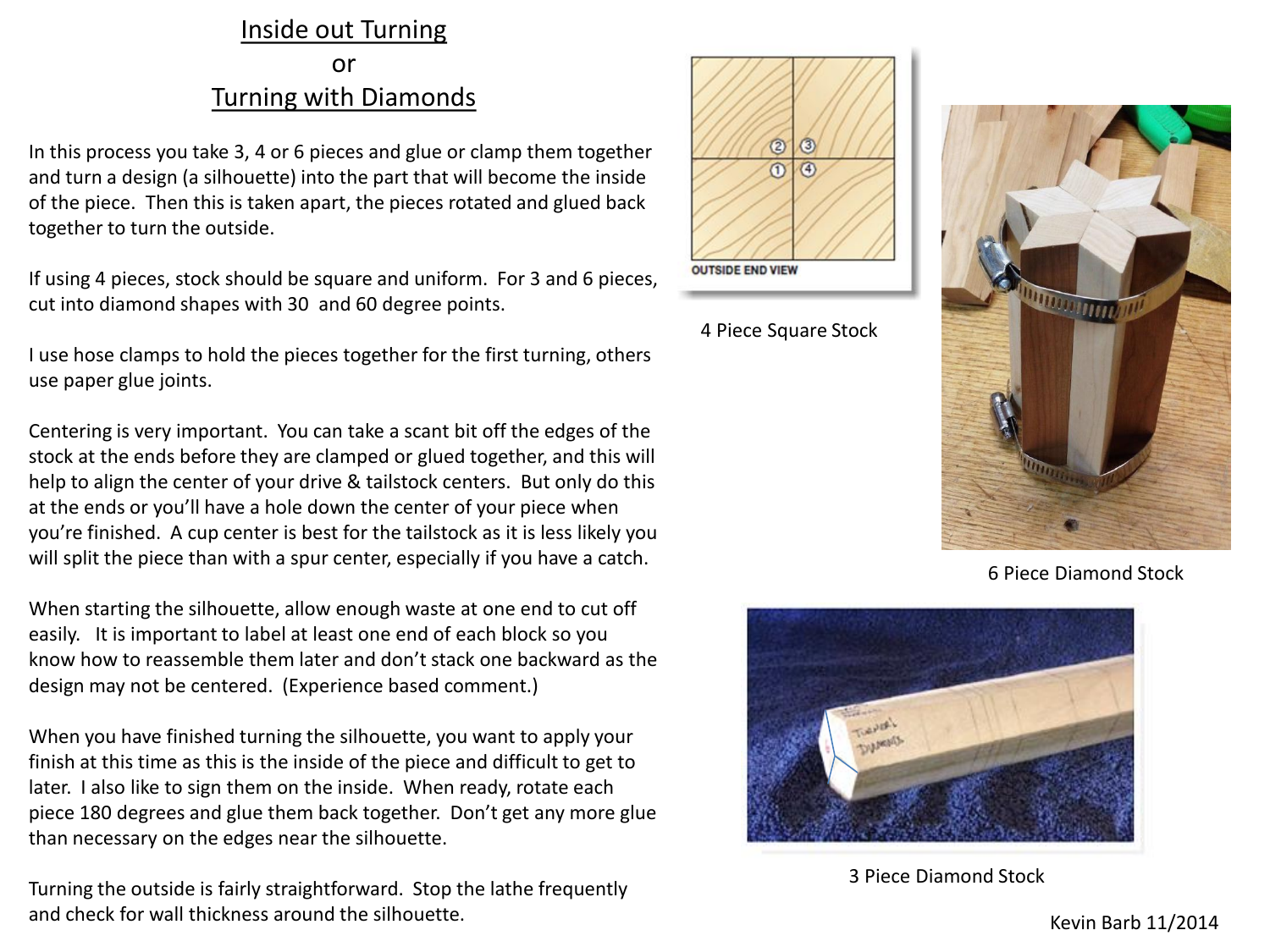## AN ATTEMPT TO HELP VISUALIZE **INSIDE-OUT TURNING WINDOW SIZE**

First, in the region (lengthwise) where to "windows" are to appear, turn to "round" with radius  $=$  width of side of billets. The cross-section of remaining wood will be as shown shaded in the drawing to the right. The squares are the ends of the billets.



If the billets are perfectly square and perfectly aligned and are now rotated 180° about their longitudinal axes so that the letters are in the center of the piece, the cross-section of the turned region will look like the second drawing where the shaded region is wood and the white region is where the original wood was turned away.

As can be seen there will be no "windows" in the flat outside surfaces.

The circle shows that, if the piece is turned to that radius, there will be very small windows on each side of the piece.

The drawings in the next page attempt to show the results on the window sizes from the first ("inside") turning to two different radii.



The two upper drawings below show an end view of two different radius cross sections made while turning the "inside" of the piece.



The two lower drawings are an end view of the cross sections after the billets have been rotated 180° about their longitudinal axes. The shaded sections show where there is wood, white sections are empty space. The circle shows the turned diameter of the "outside" turning. The "window" width is the part of the circle between the solid sections, i.e., the line PQ. The circles are the same diameter in both drawings.